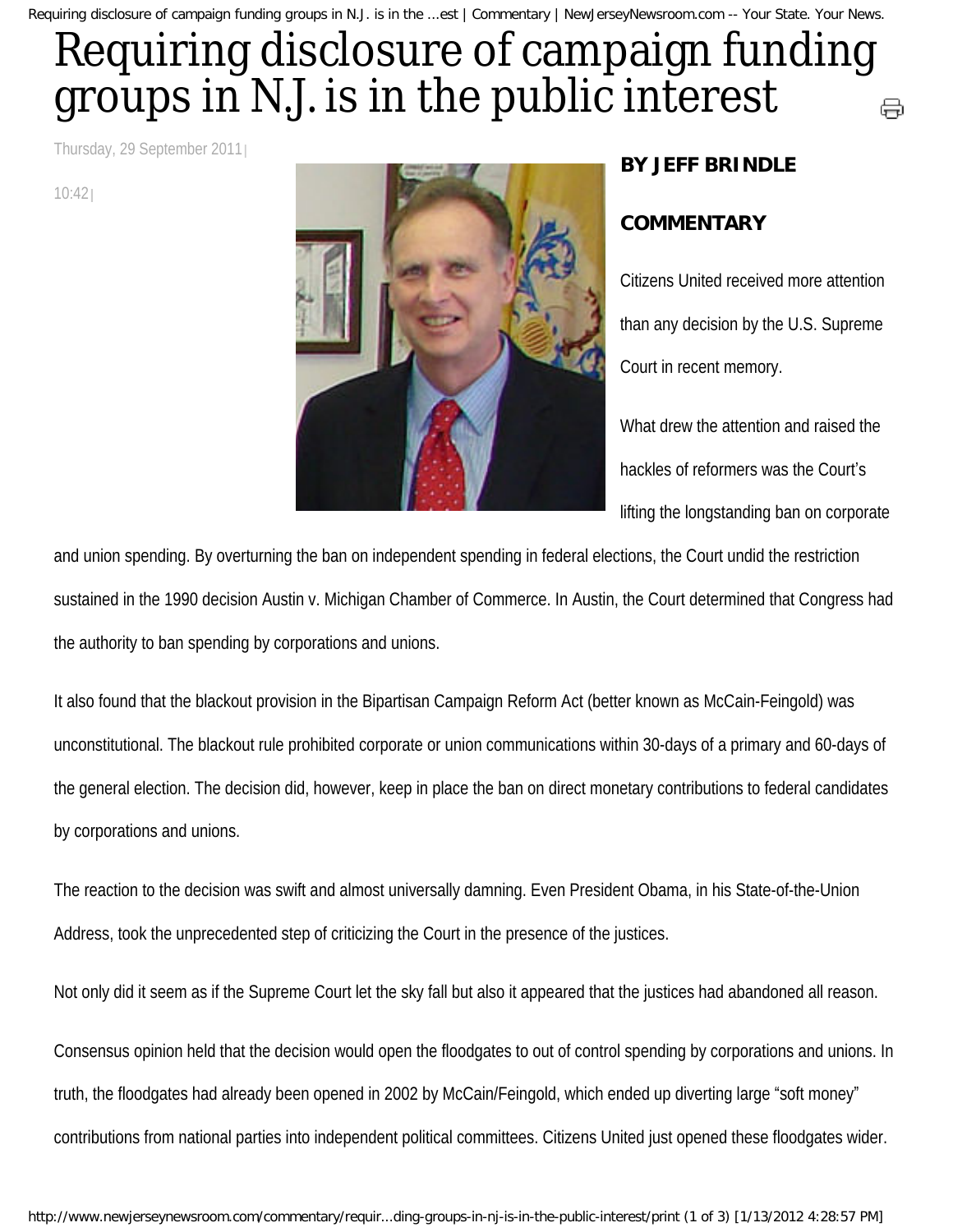Requiring disclosure of campaign funding groups in N.J. is in the ...est | Commentary | NewJerseyNewsroom.com -- Your State. Your News.

Since the decision, the drum beat of criticism has not ceased. Countless articles have been written decrying out of control spending by independent organizations backed by corporate and union dollars. But what has been lost in what some would term a hysterical reaction to Citizens United is the fact that the Supreme Court came out strongly for disclosure.

In February 2010, the Assembly Judiciary Committee held a public hearing on the high Court ruling on New Jersey's campaign finance law. At the hearing, I testified that "the justices strongly favored disclosure, upholding requirements that sources of spending be identified."

Additionally, the testimony held that the "decision… made the need for strong disclosure laws more important than ever." In the year-and-a-half since the decision was rendered, those statements about the Court's strong support for disclosure have been born out.

In a recent article in the New York Times, Adam Liptak wrote: "An often overlooked part of Citizens United decision actually upheld disclosure requirements."

He stated further that "Lower courts have embraced the ruling, with at least nine of them relying on Citizens United to reject challenges to disclosure laws…" Liptak made the further point that "none of this means that existing disclosure laws are necessarily adequate. But if they are not, the fault lies with Congress and State legislatures, not the Supreme Court."

And there's the rub. There is much wringing of hands in New Jersey and elsewhere over the emergence of 527 and 501(c) issue advocacy organizations. 527 groups only report their donors twice annually to the IRS. 501(c) groups never do.

These outside groups potentially could be a factor in this year's legislative elections and assuredly will be involved in the gubernatorial election two years from now.

But as it stands now, their donors and their spending will be anonymous unless they expressly call for the election on defeat of a candidate. And they are not likely to do that.

The Legislature has it within its power to require disclosure by these outside groups. Citizens United paved the way for that. While it is too late now to change the law prior to this year's legislative contest, there is nothing to stop lawmakers from